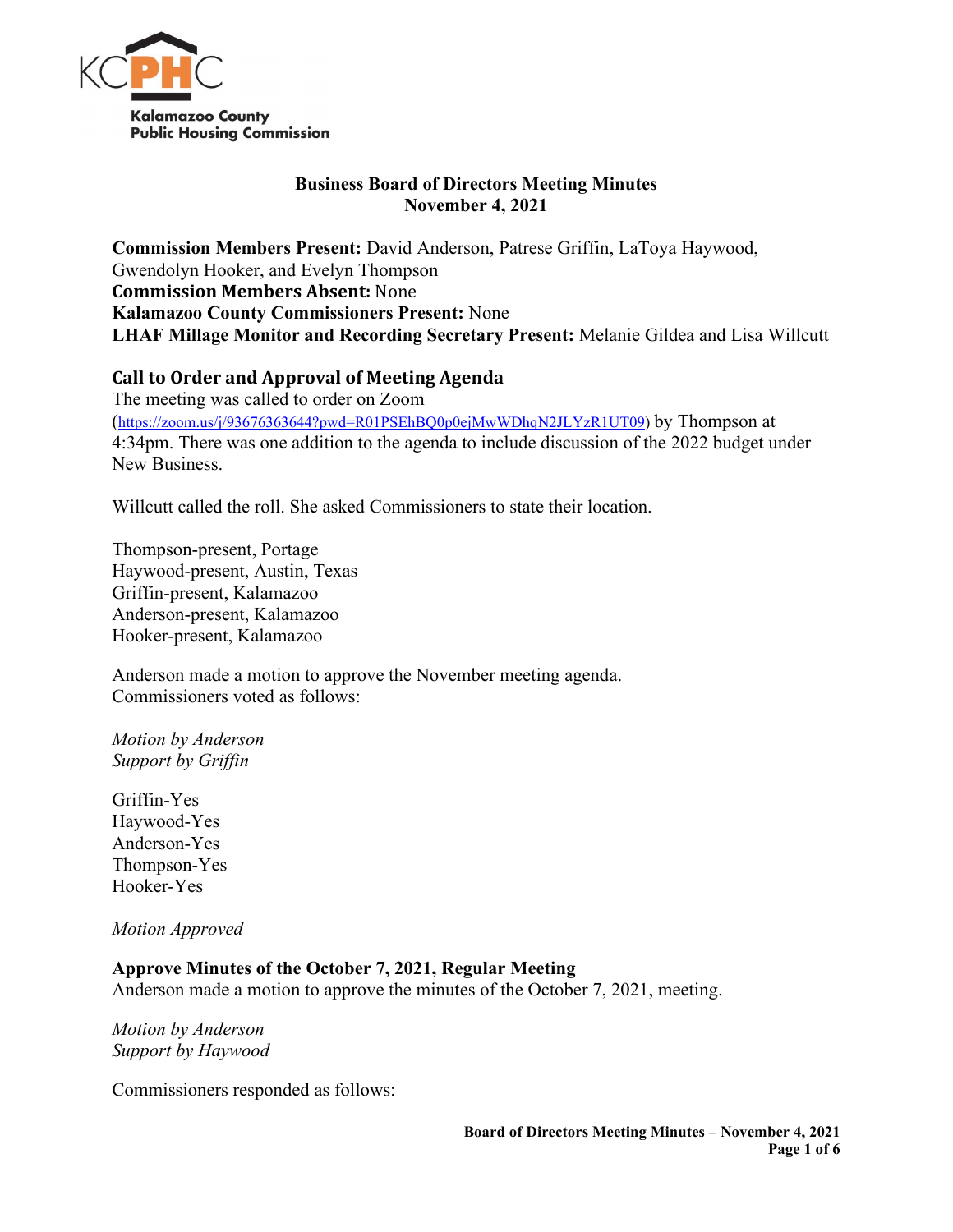

Lewis-Yes Hooker-Yes Anderson-Yes Griffin-Yes Haywood-Yes

*Motion Approved*

# **Approve Minutes of the October 14, 2021, Special Meeting**

Anderson made a motion to approve the minutes from the special meeting on October 14, 2021.

*Motion by Anderson Support by Griffin*

Commissioners responded as follows: Haywood-Yes Griffin-Yes Anderson-Yes Hooker-Yes Thompson-Yes

*Motion Approved*

### **Public Comment on Agenda Items and Non-Agenda Items:** None

Anderson volunteered to serve as the secretary for the KCPHC since Thompson is now serving as the president.

*Motion by Haywood Support by Griffin*

Commissioners responded as follows: Thompson-Yes Anderson-Yes Griffin-Yes Hooker-Yes Haywood-Yes

#### *Motion Approved*

Willcutt asked about the treasurer position since Anderson will now be serving as the secretary. The treasurer is not listed on the by-laws; however, the board members think it would be good to have a treasurer. Anderson will resign as treasurer but will look at some defined responsibilities for treasurer prior to the December meeting. This will be put on the agenda for December.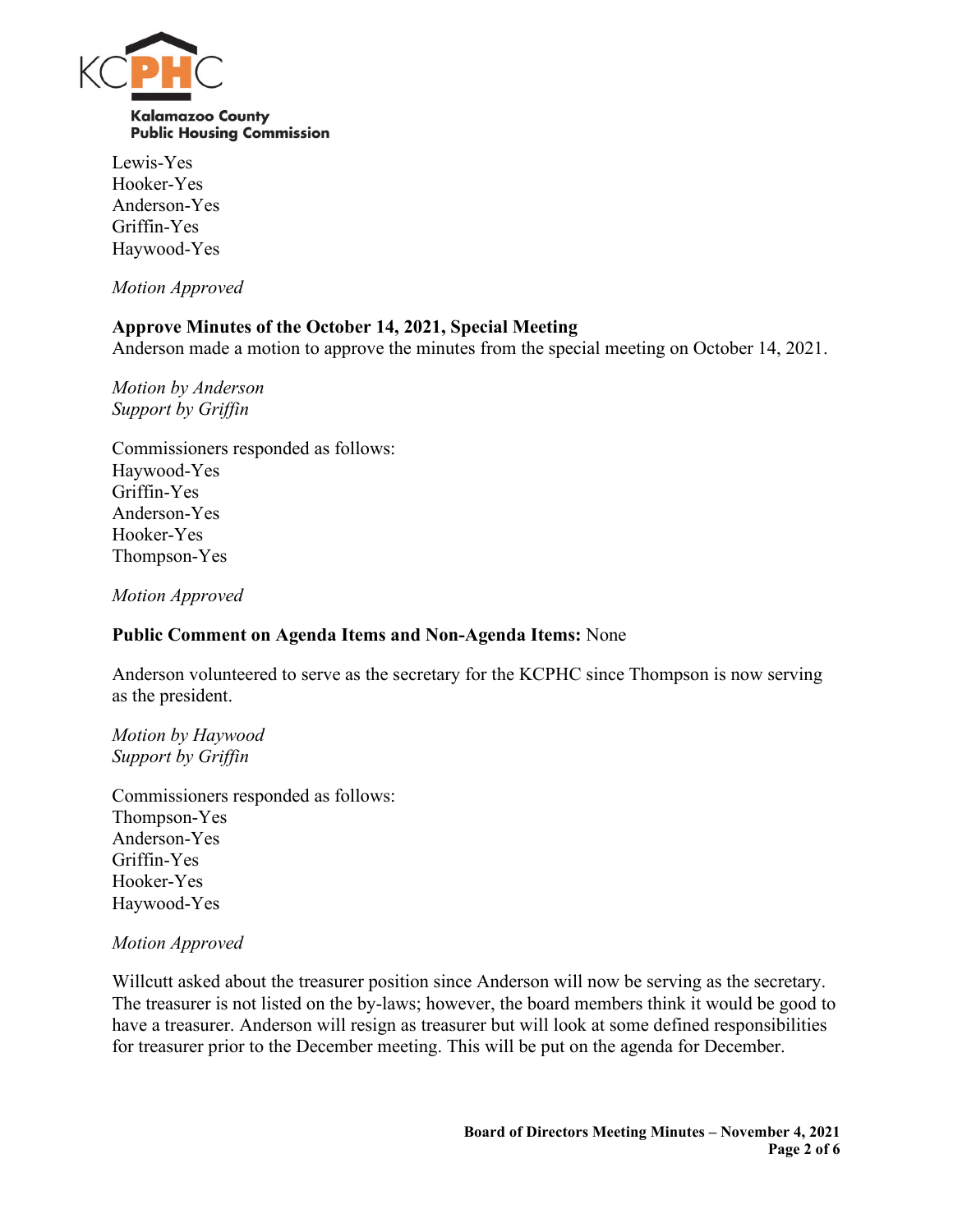

#### **Reports**

Willcutt shared the financials for October 2021 with the Board. She asked for a budget amendment for tenant rents. She had planned for additional rents for 116 Fellows (Legacy House); however, since the property is selling, she needs to remove that amount. The amendment would be to remove \$1,500 per month. A motion was made to amend the budget.

*Motion by Hooker Support by Griffin*

Commissioners responded as follows: Haywood-Yes Thompson-Yes Anderson-Yes Griffin-Abstain Hooker-Yes

# *Motion Approved*

Willcutt reported on year-end planning regarding the funds from the county. In November the funds received were \$24,621. The total amount received year-to-date is \$97,500. She clarified that the next billing for the Veteran's House is around \$16,000. She anticipates expenses to be around \$15,243 between now and the end of the year. She does not see any rush to spend that money because she thinks it is spent or overspent. These funds must be spent by December 31, 2021. Anderson is not sure of the date by which the county needs to be billed for the amount spent, so Willcutt will look into this.

The second budget amendment regards additional expenses at the FUSE properties on Hayes Park. There was a leak in the kitchen sink hot water supply so there has been some flooding in the basement 1318 Hayes. The cost was \$1,075. She is anticipating additional expenses for the repair of the line. Willcutt has been tracking the budget to see if it would fall back into line; however, it has already exceeded the amount projected for the year. The other FUSE house needs a new vapor sensor on the water heater, but she does not know the cost yet. Due to this failure, there was also flooding in the basement at this location (1220 Hayes Park). Willcutt is asking the board for a budget amendment. She is calculating the expenses to be around \$8,000 between the two houses. There was a motion to increase the budget by \$8,000 for the year.

# *Motion by Hooker Support by Anderson*

Commissioners responded as follows: Thompson-Yes Anderson-Yes Griffin-Yes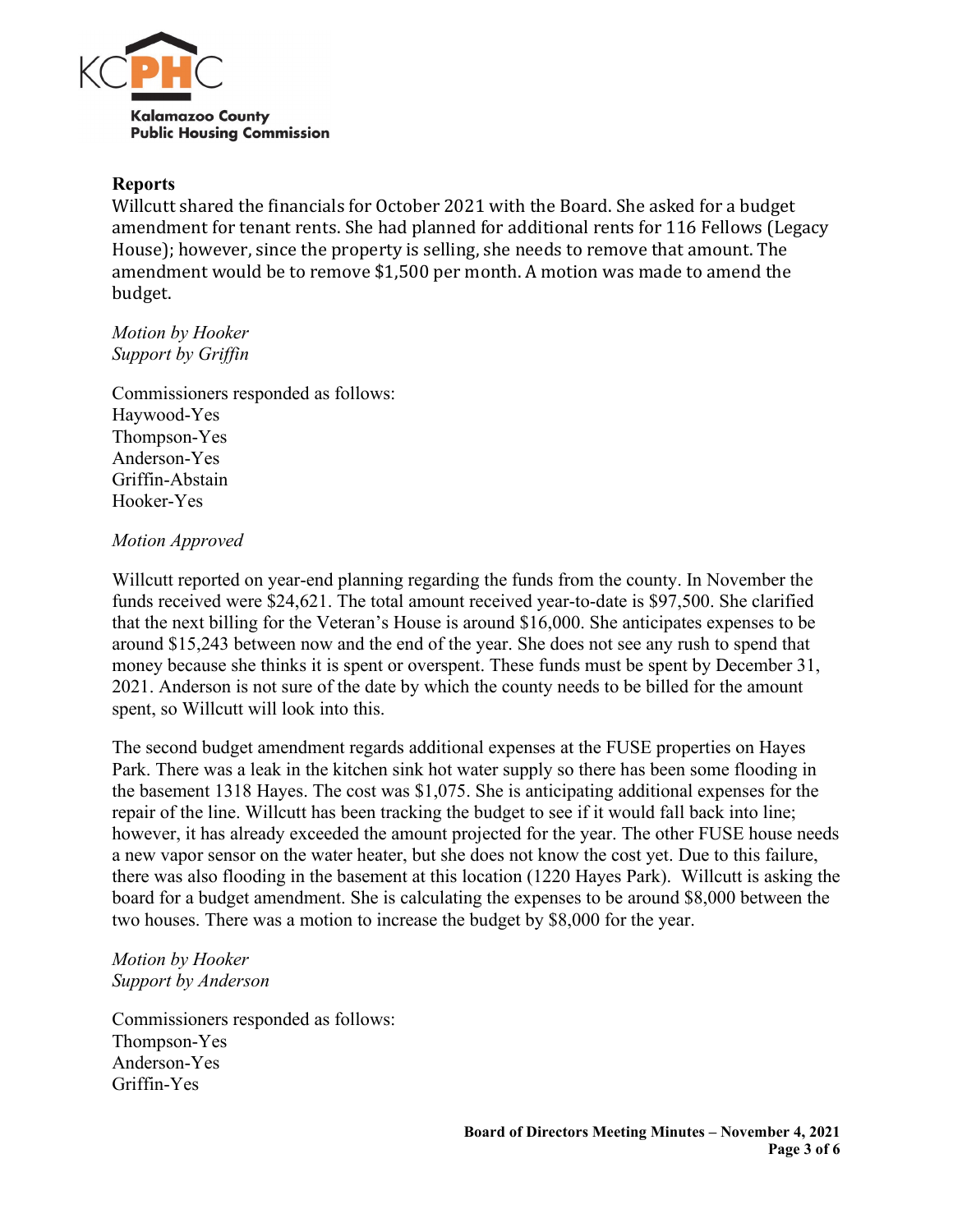

Hooker-Yes Haywood-Yes

# *Motion Approved*

Anderson made a motion to accept the financial reports in terms of expenditure and revenue. The budget will be discussed under new business.

#### *Motion by Anderson Support by Hooker*

Commissioners responded as follows: Griffin-Yes Haywood-Yes Hooker-Yes Thompson-Yes Anderson-Yes

# *Motion Approved*

# September 2021 Housing Resources, Inc. Millage Reports

Willcutt shared that there was one move-in in September. There will not be an in-process list in packets moving forward as the remaining families in the program were matched with other programs within HRI.

#### LHAF Millage Survey Responses

Willcutt did not have anything to report. She has not received any new surveys.

# **Old Business**

#### 116 Fellows

KNHS had to stop construction due to a Covid-19 outbreak within the company. Anderson communicated to KNHS that there is a sales agreement with OutFront Kalamazoo. He added that there is no closing date yet as KNHS still has some items to complete with construction. The manager said he would get back with Anderson with a completion date.

#### MOU 2015 Millage Program

Anderson and Griffin met to discuss how the remaining Millage funds should be spent. As the discussion progressed they determined that the funds expenditure should be defined within an overarching strategic plan and vision for the KCPHC. He suggested holding a work-session to help facilitate a strategic planning process and reenergizing the vision of the KCPHC and thought that Maybe Teresa Bingman could facilitate. He wondered if this could be part of the December regular meeting agenda. Hooker will contact Teresa Bingman, founder and CEO of Bingman Group. Bingman has a great deal of experience helping groups create and implement various strategic plans of action. Anderson and Hooker will provide Bingman with the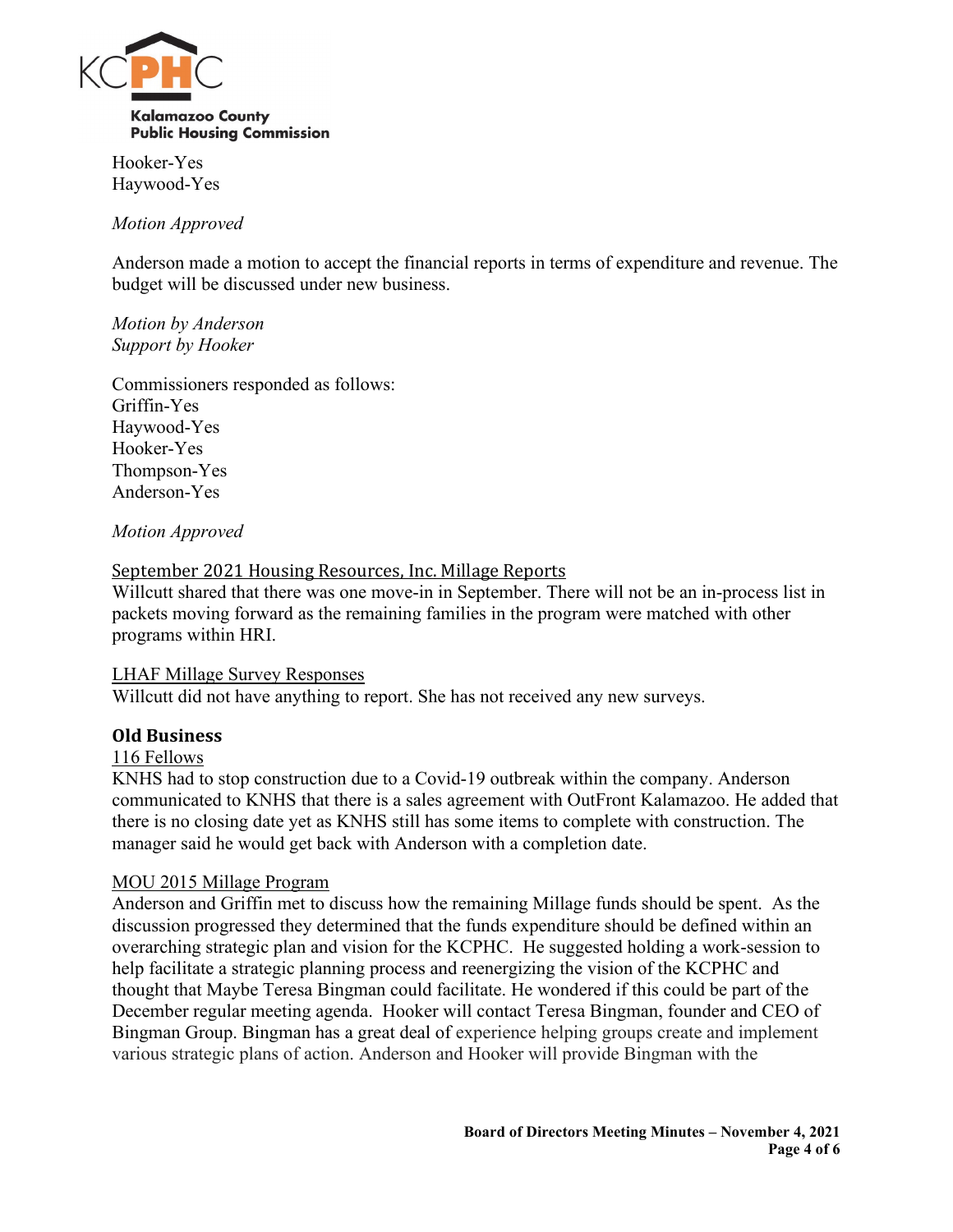

framework, and see if she is available for the December 2, 2021, meeting. Hooker will let the Board know if Bingman is available.

#### Contract with HRI

The contract with HRI is expired. There will need to be an amendment to allow HRI to continue to work on the Millage program. The contract ended on June 30, 2021, so a contract amendment effective July 1, 2022 is proposed. The amendment would extend the contract to October 14, 2022 and allow a fee to be paid monthly for administering the program. Supportive services have and would continue for those already in the program. There was a motion to approve the contract amendment.

#### *Motion by Anderson Support by Hooker*

Commissioners responded as follows: Haywood-Yes Hooker-Yes Griffin-Yes Anderson-Yes Thompson-Yes

*Motion Approved*

#### **New Business**

Hayes Park Houses-Lease Agreement with Integrated Services of Kalamazoo

Anderson reminded the group that the KCPHC partners with ISK (Integrated Services of Kalamazoo) on FUSE (Frequent User System Engagement) which includes the two Hayes Park houses. Anderson is proposing that the KCPHC work with ISK on a lease agreement for these houses. He will not be part of the vote due to his employment with ISK. The proposal would include a security deposit on the 2-bedroom house for \$1,581 and a monthly rent of \$1,054 paid by ISK. The proposal for the 5-bedroom house is \$2,589 for the security deposit, and \$1,726 for monthly rent. These numbers were established by the funding source for this arrangement for owning and maintaining these homes. Anderson included that this would be a way to offset costs for the KCPHC by establishing a lease agreement with ISK. There was a motion to allow Willcutt to be authorized to enter into a lease agreement – on behalf of the KCPHC – with ISK effective October 1, 2021 for one year.

# *Motion by Hooker Support by Haywood*

Commissioners responded as follows: Hooker-Yes Haywood-Yes Griffin-Yes